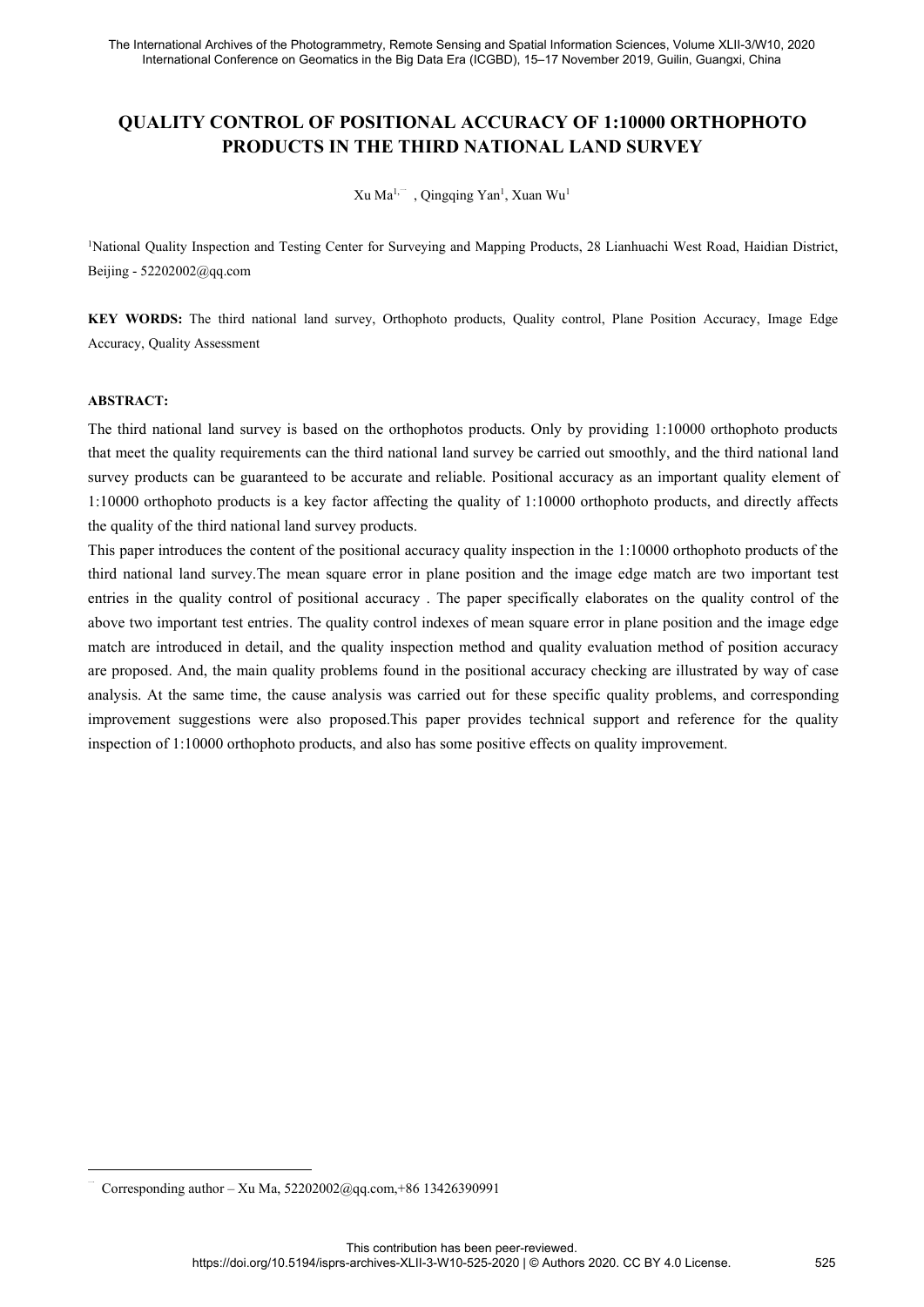### **1. INTRODUCTION**

The Third National Land Survey (hereinafter referred to as "Third-survey") is a major national strength survey based on the results of the second national land survey. By comprehensively refining and improving the national land use basic data, the state directly grasps the current national land use status and changes in land and resources, improves land survey, monitoring and statistical systems, and realizes information management and sharing of results. The implementation of the third national survey is of great significance for the implementation of stricter farmland protection systems and land-saving systems, improving the level of land and resources management, and supporting and promoting sustainable economic and social development.

The main source of data for the third national survey is orthophoto, which is an important part of the "third-survey" data. Only orthophotos that meet the quality requirements can meet the production needs. For orthophoto results, accuracy and image quality are the main issues considered in this national survey. Therefore, the positional precision quality control of orthophoto results is extremely critical.

This paper focuses on the method of plane position accuracy inspection and quality assessment in the process of orthophoto quality inspection in Third-survey.

### **2. POSITION ACCURACY CONTROL INDEX**

The positional accuracy of 1:10000 Orthophoto Image of third-survey is mainly controlled from two aspects: plane position medium error error and image edge.

### **2.1 Medium Error Control Index in Plane Position**

The plane geometric accuracy of Orthophoto Image generally reaches 1:10000 scale mapping requirement.The median error of the orthophoto point relative to the nearby field control point shall not exceed the value of the index specified in Table 1.

| Flat land, Hilly<br>5.0 meters<br>7.5 meters<br>land |
|------------------------------------------------------|
|                                                      |
| Mountain,<br>$10.0$ meters<br>7.5 meters<br>Alpine   |
| Table 1. Plane Accuracy of 1:10000 Orthophoto Image  |

2.0 meters<br>
Mountain,<br>
Alpine<br>
7.5 meters<br>
7.5 meters<br>
7.5 meters<br>
7.6 meters<br>
7.5 meters<br>
7.6 meters<br>
7.6 meters<br>
7.6 meters<br>
7.6 meters<br>
7.6 meters<br>
7.6 meters<br>
7.6 meters<br>
7.6 meters<br>
7.6 meters<br>
2.2 Image Edge Accuracy Mountain,<br>
Alpine 7.5 meters 10.0 meters<br>
Table 1. Plane Accuracy of 1:10000 Orthophoto Image<br>
2.2 Image Edge Accuracy<br>
After image correction, the boundary difference between<br>
different resolution, different mosaic blocks Alpine 7.5 meters 10.0 meters<br>
Table 1. Plane Accuracy of 1:10000 Orthophoto Image<br>
2.2 Image Edge Accuracy<br>
After image correction, the boundary difference between<br>
different resolution, different mosaic blocks and betwee Table 1. Plane Accuracy of 1:10000 Or<br>
2.2 Image Edge Accuracy<br>
After image correction, the boundary of<br>
different resolution, different mosaic blog<br>
adjacent counties, different production un<br>
provinces shall not exceed t **Between**<br> **Between**<br> **Between**<br> **Between**<br> **Between**<br> **Between**<br> **Between**<br> **Between**<br> **Between**<br> **Between**<br> **Between**<br> **Between**<br> **Between**<br> **Between**<br> **Between**<br> **Between**<br> **Between counties<br>
<b>Between counties<br>
and prov** difference between<br>locks and between<br>nits, provinces and<br>e index specified in<br>**Between counties**<br>and provinces<br>5.0 meters

| After image correction, the boundary difference between<br>different resolution, different mosaic blocks and between<br>adjacent counties, different production units, provinces and<br>provinces shall not exceed the value of the index specified in<br>Table 2. |                           |                         |  |
|--------------------------------------------------------------------------------------------------------------------------------------------------------------------------------------------------------------------------------------------------------------------|---------------------------|-------------------------|--|
| <b>Topographic</b>                                                                                                                                                                                                                                                 | <b>Between the county</b> | <b>Between counties</b> |  |
| <b>Categories</b>                                                                                                                                                                                                                                                  | inlays                    | and provinces           |  |
| Flat land,                                                                                                                                                                                                                                                         | 2 pixels                  | 5.0 meters              |  |
| Hilly land                                                                                                                                                                                                                                                         |                           |                         |  |
| Mountain,                                                                                                                                                                                                                                                          | 4 pixels                  | 5.0 meters              |  |
| Alpine                                                                                                                                                                                                                                                             |                           |                         |  |
| Table 2. Edge accuracy of 1:10000 orthophoto image<br>3. METHOD AND QUALITY ASSESSMENT OF                                                                                                                                                                          |                           |                         |  |
|                                                                                                                                                                                                                                                                    |                           |                         |  |

## **3. METHOD AND QUALITY ASSESSMENT OF POSITION ACCURACY INSPECTION**

The third-survey image position accuracy check mainly uses the control point results completed by the provinces and regions, the large-scale map results, the 1:10000 basic survey results, and the geographical results. Plane position accuracy detection is carried out by using a combination of data comparison and pile point method. When the control points are insufficient or there are no basic surveying and mapping results that have been checked and accepted, supplementary inspection should be carried out with the help of the field acquisition checkpoints.

### **3.1 Error Checking Method and Quality Assessment of Plane Position**

For areas covered by 1:500, 1:1000, 1:2000, 1:5000 and other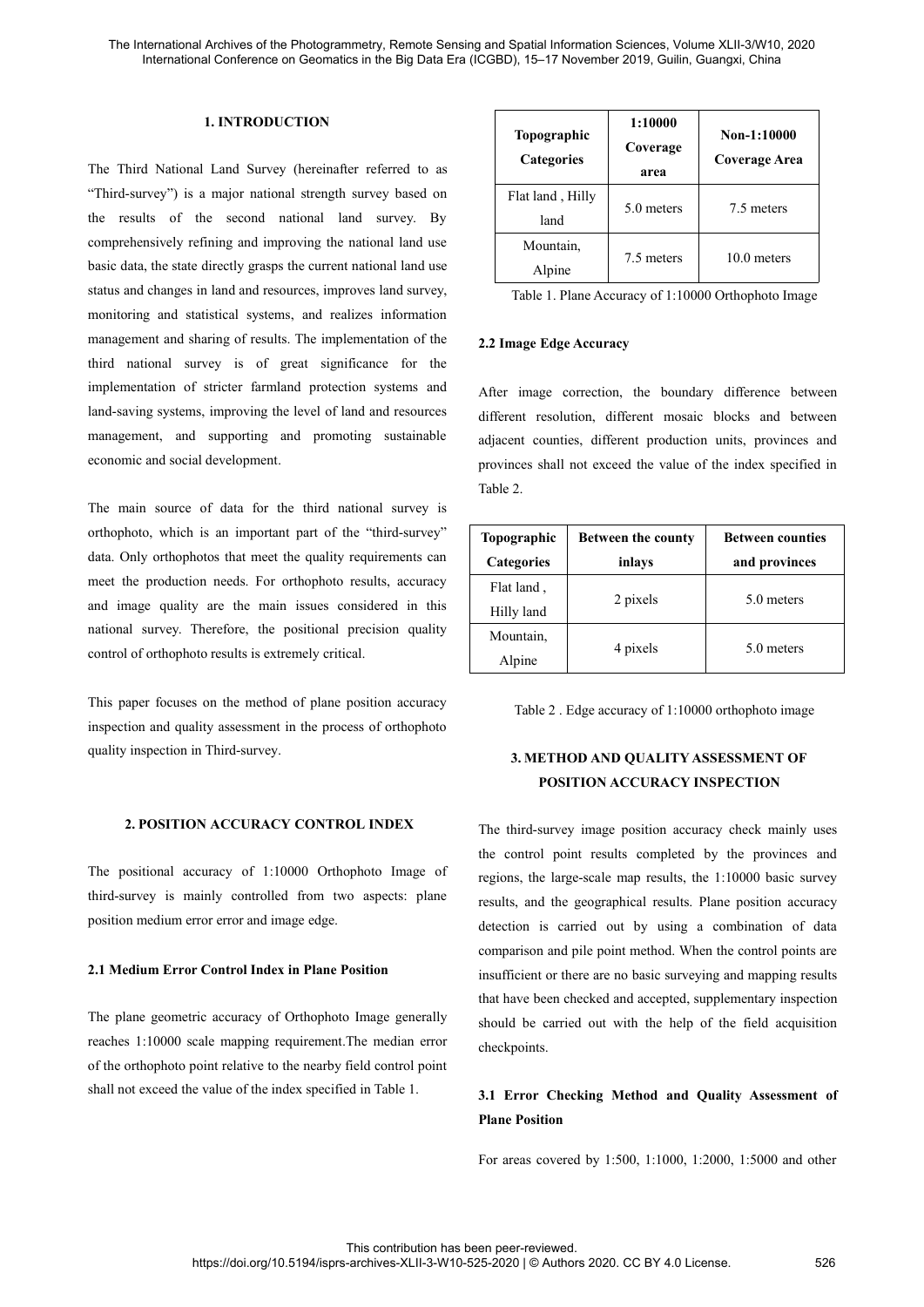The International Archives of the Photogrammetry, Remote Sensing and Spatial Information International Conference on Geomatics in the Big Data Era (ICGBD), 15–17 November<br>large-scale mapping results, no less than 30 obviou The International Archives of the Photogrammetry, Remote Sensing and Spatial Information Scien<br>International Conference on Geomatics in the Big Data Era (ICGBD), 15–17 November 2019<br>Iarge-scale mapping results, no less tha The International Archives of the Photogrammetry, Remote Sensing and<br>International Conference on Geomatics in the Big Data Era (ICGBI<br>Iarge-scale mapping results, no less than 30 obvious errors<br>geophysical points with dist

The International Archives of the Photogrammetry, Remote Sensing and Spatial Information International Conference on Geomatics in the Big Data Era (ICGBD), 15–17 November<br>large-scale mapping results, no less than 30 obvio The International Archives of the Photogrammetry, Remote Sensing and Spatial Information Scin International Conference on Geomatics in the Big Data Era (ICGBD), 15–17 November 20<br>
large-scale mapping results, no less than The International Archives of the Photogrammetry, Remote Sensing and Spatial Inform<br>
International Conference on Geomatics in the Big Data Era (ICGBD), 15–17 Nove<br>
Iarge-scale mapping results, no less than 30 obvious<br>
geo International Conference on Geomatics in the Big Data Era (ICGBD), 15–17 Novemb<br>
large-scale mapping results, no less than 30 obvious errors.<br>
geophysical points with distribution can be selected for When the proportion o large-scale mapping results, no less than 30 obvious error geophysical points with distribution can be selected for Willey-precision data comparison and inspection. place position according to formula 1, the error value w e error m of plane position according to formula<br>
value within 2 times of the allowable error<br>
times) should participate in the mathematical<br>
regarded as gross error.<br>
Where  $s$ —Score<br>
mo—Medium<br>  $m_0$ —Medium<br>  $m_1$ <br>  $\frac{$ 

nmi <sup>i</sup> Where m—Plane position error; n—Total number of detection points; ∆i—Difference value

 $m = \pm \sqrt{\frac{\sum_{i=1}^{n} \Delta_i}{n}}$  mo-Medium<br>  $m_0$ -Medium<br>
Where m-Plane position error;<br>
n-Total number of detection points;<br>
and the area covered by 1:10000 results, for those used.If there is an objection error;<br>
Nation the a large-scale surveying and mapping results without the above, a basic surveying and mapping result can be selected, and no less  $\begin{array}{ll}\n & \text{M} & \text{M} \\
 \hline\n & \text{M} & \text{M} \\
 & \text{M} & \text{M} \\
 & \text{M} & \text{M} \\
 \end{array}$   $\begin{array}{ll}\n & \text{M} & \text{M} \\
 \hline\n & \text{M} & \text{M} \\
 & \text{M} & \text{M} \\
 \end{array}$   $\begin{array}{ll}\n & \text{M} & \text{M} \\
 \hline\n & \text{M} & \text{M} \\
 \end{array}$   $\begin{array}{ll}\n & \text{M} & \text{M} \\
 \hline\n & \text{M} & \text{M} \\
 \end{array}$ Expendite the main experiment where<br>
main experiment the indirect edges in the county<br>
calce the main expection of detection points;<br>
calce the main expective with the area covered by 1:10000 results, for those<br>
large-scal Where m—Plane position error;<br>n—Total number of detection p<br> $\Delta i$ —Difference value<br>Within the area covered by 1:10000<br>large-scale surveying and mapping results v<br>basic surveying and mapping result can be s<br>than 30 distinc n—Total number of detection points;<br>  $\Delta i$ —Difference value<br>
Within the area covered by 1:10000 results, for those<br>
large-scale surveying and mapping result can be selected, and no less<br>
basic surveying and mapping result 2. The error diff there is an objection the area covered by 1:10000 results, for those dislocation distance is be allowed. The error value and mapping results without the above, a basic surveying and mapping result can be Example show indicators in Table 2.<br>
basic surveying and mapping result can be selected, and no less<br>
than 30 distinct topographic points with uniform distribution<br>
can be selected for comparison and inspection of data wi

than 30 distinct topographic points with uniform distribution<br>
can be selected for comparison and inspection of data with the<br>
same accuracy.<br>
Calculating the error m of plane position according to formula<br>
2, the error v can be selected for comparison and inspection of data with the<br>same accuracy.<br>Calculating the error m of plane position according to formula<br>me<br>2, the error value within  $2\sqrt{2}$  times of the allowable error<br>(including  $2$ ncluding 2  $\sqrt{2}$  times) should participate in mathematical<br>
teuracy statistics, and the error exceeding the allowable error<br>
mes should be regarded as gross error.<br>
m<br>  $m = \pm \sqrt{\sum_{i=1}^{n} \Delta_i^2}$  C<br>  $m = \pm \sqrt{\sum_{i=1}^{n} \Delta_i^2}$ 

*m n i i* 2 1 n—Total number of detection points; ∆i—Difference value

 $m = \pm \sqrt{\frac{\sum_{i=1}^{n} \Delta_i^2}{2n}}$  Choose the boundary with obvious same name value m of the difference<br>
Where m—Plane position error;<br>
n—Total number of detection points;<br>  $\Delta i$ —Difference value and the difference errors is n  $m = \pm \sqrt{\frac{1}{2n}}$ <br>
Choose the boundary with lon<br>
with obvious same name at the<br>
due m of the difference of ed<br>
errors is not more than 5%, the<br>
n—Total number of detection points;<br>  $\Delta i$ —Difference value<br>
For non-1:10000 c *a* with obvious same name a<br>value m of the difference of<br>errors is not more than 5%,<br>n—Plane position error;<br>n—Total number of detection points;<br> $\Delta i$ —Difference value<br> $\Delta i$ <br>For non-1:10000 coverage area, field measureme value m of the difference c<br>
errors is not more than 5%<br>
n—Total number of detection points;<br>
according to formula 3.<br>
Ai—Difference value<br>
3.3 Quality Assessment of<br>
For non-1:10000 coverage area, field measurement is ado Where m—Plane position error;<br>
n—Total number of detection points;<br>  $\Delta i$ —Difference value<br>
Social accuracy statistics. The error m<br>
of plane position is calculated according to formula 1. The error m<br>
of plane position i n—Total number of detection points;<br>
according to formula 3.<br>
Ai—Difference value<br>
3.3 Quality Assessment of<br>
For non-1:10000 coverage area, field measurement is adopted<br>
to carry out high-precision data accuracy statistic

errors.<br>CGBD), 15–17 November 2019, Guilin, Guangxi, China<br>errors.<br>When the proportion of gross errors is not more than 5%, the<br>plane position quality is evaluated according to formula 3. g and Spatial Information Sciences, Volume XLII-3/W10, 2020<br>CGBD), 15–17 November 2019, Guilin, Guangxi, China<br>errors.<br>When the proportion of gross errors is not more than 5%, the<br>plane position quality is evaluated accor ngxi, China<br>t more than 5%, the<br>g to formula 3.<br>Formula 3<br>: position roportion of gross errors is not more than 5%, the<br>
on quality is evaluated according to formula 3.<br>  $\frac{40}{6.7 \times m_0} (m_0 - m) : m > 0.3 m_0$ <br>  $\therefore m \le 0.3 m_0$ <br>  $\therefore m \le 0.3 m_0$ <br>
Formula 3<br>
S—Score<br>
m—Medium error in plane positi proportion of gross errors is not more than 5%, the<br>
on quality is evaluated according to formula 3.<br>  $\frac{40}{0.7 \times m_0} (m_0 - m) : m > 0.3 m_0$ <br>  $\therefore m \le 0.3 m_0$ <br>
Formula 3<br>
S—Score<br>
m—Medium error in plane position<br>
m<sub>0</sub>—Medium

CGBD), 15–17 November 2019, Guilin, Guangxi, China  
\ncGBD), 15–17 November 2019, Guilin, Guangxi, China  
\nprrrors.  
\nWhen the proportion of gross errors is not more than 5  
\nplane position quality is evaluated according to formula 3  
\n
$$
s = \begin{cases}\n60 + \frac{40}{0.7 \times m_0} (m_0 - m) : m > 0.3 m_0 \\
1100 \quad \text{in } \leq 0.3 m_0\n\end{cases}
$$
\n
$$
s = \text{Score}
$$
\n
$$
m = \text{Median error in plane position}
$$
\n
$$
m_0 = \text{Median error limit}
$$

# $s = \begin{cases} 60 + \frac{40}{0.7 \times m_0} (m_0 - m) : m > 0.3 m_0 \\ 100 & : m \le 0.3 m_0 \end{cases}$  Formula 3<br>Where s—Score<br>m—Medium error in plane position<br>m<sub>0</sub>—Medium error limit<br>3.2 Image Edge Accuracy Checking Method and Quality<br>Assessment **Assessment**

(100 :  $m \le 0.3m_0$  Formula 3<br>Where s—Score<br>m—Medium error in plane position<br>m<sub>0</sub>—Medium error limit<br>3.2 Image Edge Accuracy Checking Method and Quality<br>Assessment<br>(1) For the indirect edges of different resolution or dif Where s—Score<br>m—Medium error in plane position<br>m<sub>0</sub>—Medium error limit<br>3.2 Image Edge Accuracy Checking Method and Quality<br>Assessment<br>(1) For the indirect edges of different resolution or different<br>mosaic blocks in the cou m—Medium error in plane position<br>m<sub>0</sub>—Medium error limit<br>3.2 Image Edge Accuracy Checking Method and Quality<br>Assessment<br>(1) For the indirect edges of different resolution or different<br>mosaic blocks in the county, manual co  $m_0$ —Medium error limit<br>3.2 Image Edge Accuracy Checking Method and Quality<br>Assessment<br>(1) For the indirect edges of different resolution or different<br>mosaic blocks in the county, manual comparison is mainly<br>used.If ther 3.2 Image Edge Accuracy Checking Method and Q<br>
Assessment<br>
(1) For the indirect edges of different resolution or di<br>
mosaic blocks in the county, manual comparison is t<br>
used.If there is an object dislocation, the measur<br> Assessment<br>
(1) For the indirect edges of different resolution or different<br>
mosaic blocks in the county, manual comparison is mainly<br>
used.If there is an object dislocation, the measurement<br>
dislocation distance is beyond (1) For the indirect edges of different resolution or different<br>mosaic blocks in the county, manual comparison is mainly<br>used.If there is an object dislocation, the measurement<br>dislocation distance is beyond the required

mosaic blocks in the county, manual comparison is mainly used.<br>If there is an object dislocation, the measurement dislocation distance is beyond the required range of the indicators in Table 2.<br>(2) The inspection methods mosaic blocks in the county, manual comparison is mainly used.<br>If there is an object dislocation, the measurement dislocation distance is beyond the required range of the indicators in Table 2.<br>
(2) The inspection methods used.If there is an object dislocation, the dislocation distance is beyond the required indicators in Table 2.<br>
(2) The inspection methods of manual comparation in the adjacent counties, different provinces and provinces. For different resolution, indirect edges of different production units,<br>provinces and provinces. If there is an object dislocation, the<br>measurement dislocation distance is beyond the requirements<br>of Table 2.<br>For different (2) The inspection methods of manual comparison are mainly used in the adjacent counties, different production units, provinces and provinces. If there is an object dislocation, the measurement dislocation distance is beyo (2) The inspection methods of manual comparison are mainly used in the adjacent counties, different production units, provinces and provinces. If there is an object dislocation, the measurement dislocation distance is beyo used in the adjacent counties, different provinces and provinces. If there is an object<br>measurement dislocation distance is beyond<br>of Table 2.<br>For different resolution, indirect edges of<br>blocks and adjacent counties, diffe

The requirements<br>
of Table 2.<br>
For different resolution, indirect edges of different mosaic<br>
blocks and adjacent counties, different production units,<br>
provincial and provincial borders, manual comparison is<br>
mainly used.<br>

with obvious same name at the edge, and calculate the mean Choose the boundary with longer edge, select about 20 points E<br>
times of the allowable error<br>
uld participate in mathematical<br>
or exceeding the allowable error<br>
or different resolution,<br>
blocks and adjacent co<br>
provincial and provincia<br>
ses error.<br>
mainly used.<br>
Choose the boundary of Table 2.<br>For different resolution, indirect edges of different mosaic<br>blocks and adjacent counties, different production units,<br>provincial and provincial borders, manual comparison is<br>mainly used.<br>Choose the boundary wi For different resolution, indirect edges of different mosaic<br>blocks and adjacent counties, different production units,<br>provincial and provincial borders, manual comparison is<br>mainly used.<br>Choose the boundary with longer ed For different resolution, indirect edges of different mosaic<br>blocks and adjacent counties, different production units,<br>provincial and provincial borders, manual comparison is<br>mainly used.<br>Choose the boundary with longer ed blocks and adjacent counties, different production un<br>provincial and provincial borders, manual comparisor<br>mainly used.<br>Choose the boundary with longer edge, select about 20 pc<br>with obvious same name at the edge, and calcu mainly used.<br>
Choose the boundary with longer edge, select about 20 points<br>
with obvious same name at the edge, and calculate the mean<br>
value m of the difference of edge. When the proportion of gross<br>
errors is not more th with obvious same name at the edge, and calculate the mean<br>value m of the difference of edge. When the proportion of gross<br>errors is not more than 5%, the image edge accuracy is counted<br>according to formula 3.<br>3.3 Quality value m of the difference of edge. When the proportion of gross<br>errors is not more than 5%, the image edge accuracy is counted<br>according to formula 3.<br>3.3 Quality Assessment of Position Accuracy of Image<br>Achievements<br>Compa

## **Achievements**

errors is not more than 5%, the image edge according to formula 3.<br>3.3 Quality Assessment of Position Accuracy<br>Achievements<br>Compare the error of plane position and the<br>image edge. The minimum value is taken as th<br>position